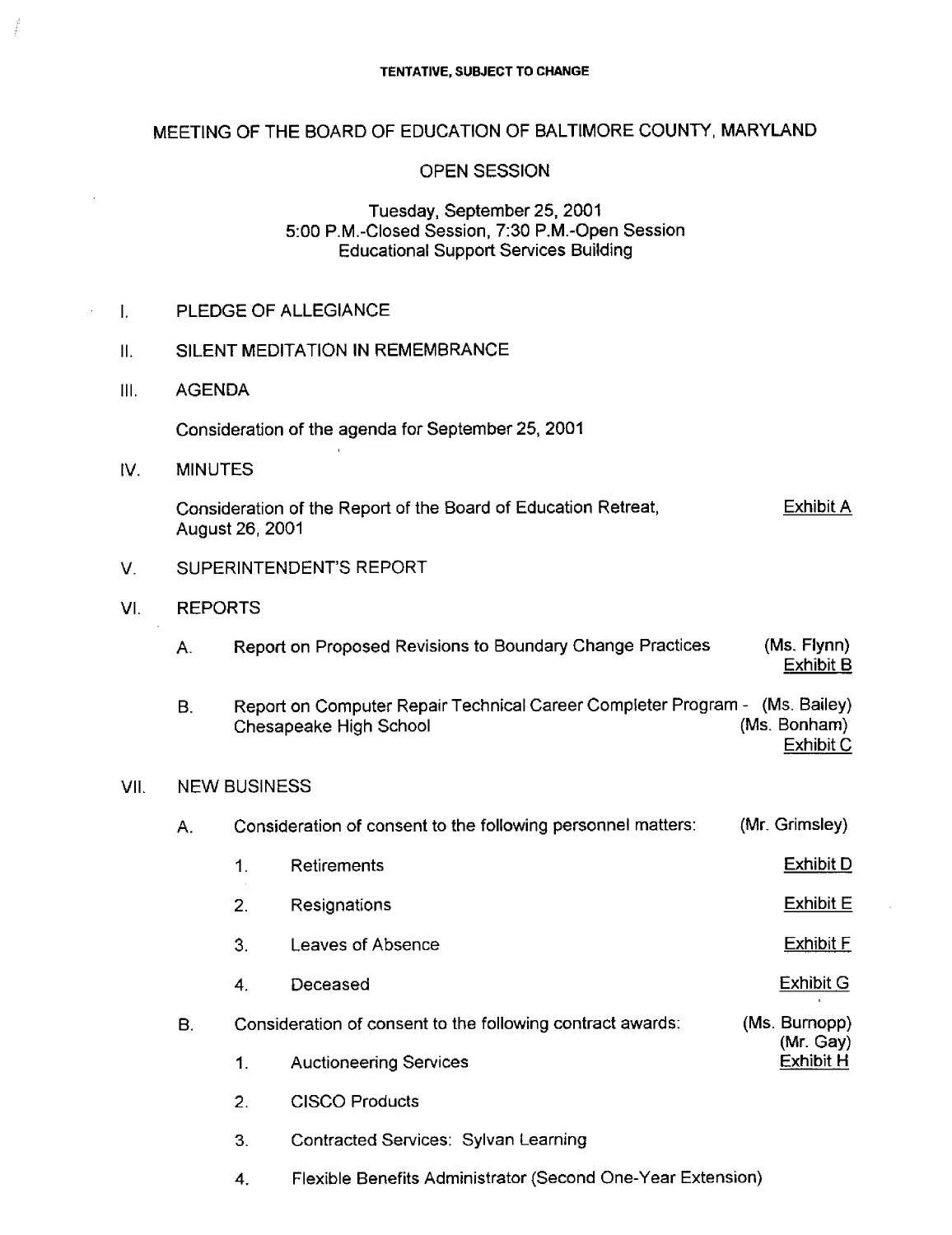## VII. NEW BUSINESS (Cont.)

- 5 . Gasoline, Fuel Oil, Diesel Fuel (Second Year of Contract)
- Parts Washer (One-Year Extension)  $6.$
- 7. Prefabricated Traffic Signs
- 8. Tractors, Grounds Equipment, and Accessories

| $\mathsf{C}$ . |                                                                                                                                 | Consideration of consent to the following Building<br>Committee recommendations:                                                        | (Building Committee) |                  |  |
|----------------|---------------------------------------------------------------------------------------------------------------------------------|-----------------------------------------------------------------------------------------------------------------------------------------|----------------------|------------------|--|
|                | 1.                                                                                                                              | Science Room Renovations - Dulaney High School                                                                                          |                      | Exhibit I        |  |
|                | 2.                                                                                                                              | Science Room Renovations - Owings Mills High School                                                                                     |                      | Exhibit J        |  |
|                | 3.                                                                                                                              | Construction Contracts - New Town High School                                                                                           |                      | <b>Exhibit K</b> |  |
|                | 4.                                                                                                                              | Fee Acceptance - Construction Administration Services for<br>Science Room Renovations - Dulaney High School                             |                      | Exhibit L        |  |
|                | 5.                                                                                                                              | Fee Acceptance - Construction Administration Services for<br>Science Room Renovations - Owings Mills High School                        |                      | <b>Exhibit M</b> |  |
|                | 6.                                                                                                                              | <b>Exhibit N</b><br>Change Order - Consultant Design Services for Major<br>Maintenance Renovation Project - Riderwood Elementary School |                      |                  |  |
|                | 7.                                                                                                                              | Change Order - Construction Administration Services for IT<br>Cabling - Various Schools                                                 |                      | Exhibit O        |  |
|                | 8.                                                                                                                              | Change Order - Major Maintenance Renovation Project -<br><b>Glenmar Elementary School</b>                                               |                      | Exhibit P        |  |
|                | 9.                                                                                                                              | Change Order - Major Maintenance Renovation Project -<br>Johnnycake Elementary School                                                   |                      | Exhibit Q        |  |
|                | 10.                                                                                                                             | Change Order - Major Maintenance Renovation Project -<br>Owings Mills Elementary School                                                 |                      | Exhibit R        |  |
|                | <b>INFORMATION</b>                                                                                                              |                                                                                                                                         |                      |                  |  |
| Α.             | Revised Rule 6130 - Magnet Schools Admission                                                                                    |                                                                                                                                         |                      |                  |  |
| В.             | Exhibit T<br>Revised Rule 4118.1 – Procedure for Penalizing or Terminating<br>Teachers on Tenure Whose Work is not Satisfactory |                                                                                                                                         |                      |                  |  |

IX. ANNOUNCEMENTS

VIII.